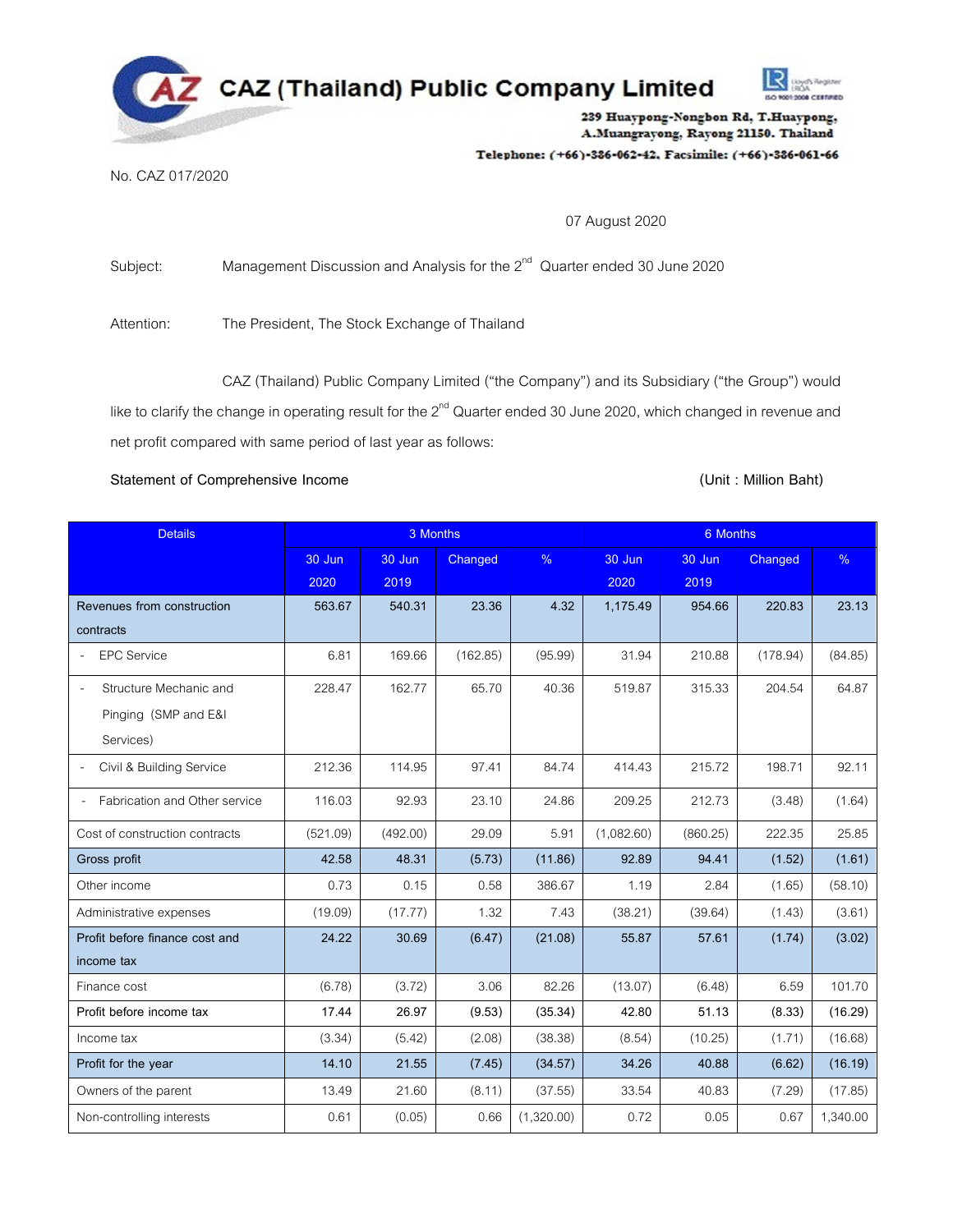



239 Huaypong-Nongbon Rd, T.Huaypong, A.Muangrayong, Rayong 21150. Thailand Telephone: (+66)-386-062-42. Facsimile: (+66)-386-061-66

#### **Business overview**

As the coronavirus pandamic (COVID-19) has been spreads to global pandamic, including Thailand. The government has luanched many preventive measures to prevent the outbreak of COVID-19 such the state of emergency declared in all areas of the Kingdom of Thailand. And requested to consider activities involving gathering, which may promote person-to-person transmission of the virus. The Group has strictly adhered to government measures, especially social distancing and curfew during period of  $3<sup>rd</sup>$  April until 14<sup>th</sup> June 2020. However, due to the government's prevent of COVID-19 spread measures, its affected to the Group operating results for the second quarter of 2020 both revenue and cost from construction contracts as follows.

# **1. Revenues from contraction contracts**

The Group has revenue from construction contracts for the three-month period ended 30 June 2020 totaling of Baht 563.67 Million. Increasing of Baht 23.36 Million or 4.32%, compared with the same period of last year, which totaling of Baht 540.31 Million. Resulting from transferred right of control on the construction projects both revenue from constuction of EPC service and revenue from construction contracts which are defined output by using the percentage of completion method.

Moreover, due to the impact of COVID-19 pandamic leads the Group's revenue reducing from sales plan of Q2/2020. Main reasons were delay to start work of new projects and award schedule was delayed by pandamic issue such as Engineering work in their headquater have been delayed. Additional, main contractor's equipment and meterials manufacture dalay delivery as well because it located in countries which still has serious of COVID-19 outbreak. Last, due to the government preventive policy, main contractors couldn't travel to Thailand. In summary, for the reasons that mentioned above cause revenue of the Group were reduced in Q2/2020.

As at 30 June 2020, the Group has backlog for construction services in oil, gas and petrochemical industrial totaling of Baht 2,231.29 Million. And also on 13 July 2020, the Group announcement of new projects awarded totaling of Baht 883.30 Million. *(Reference to notification of project awarded no. CAZ-016-2563, dated 13 July*  2020). Additional, at present bidding construction contracts from target customers are based on their requirements. Lead to the Group construction segment services income are varieties into each segment and not focusing on any particular service group.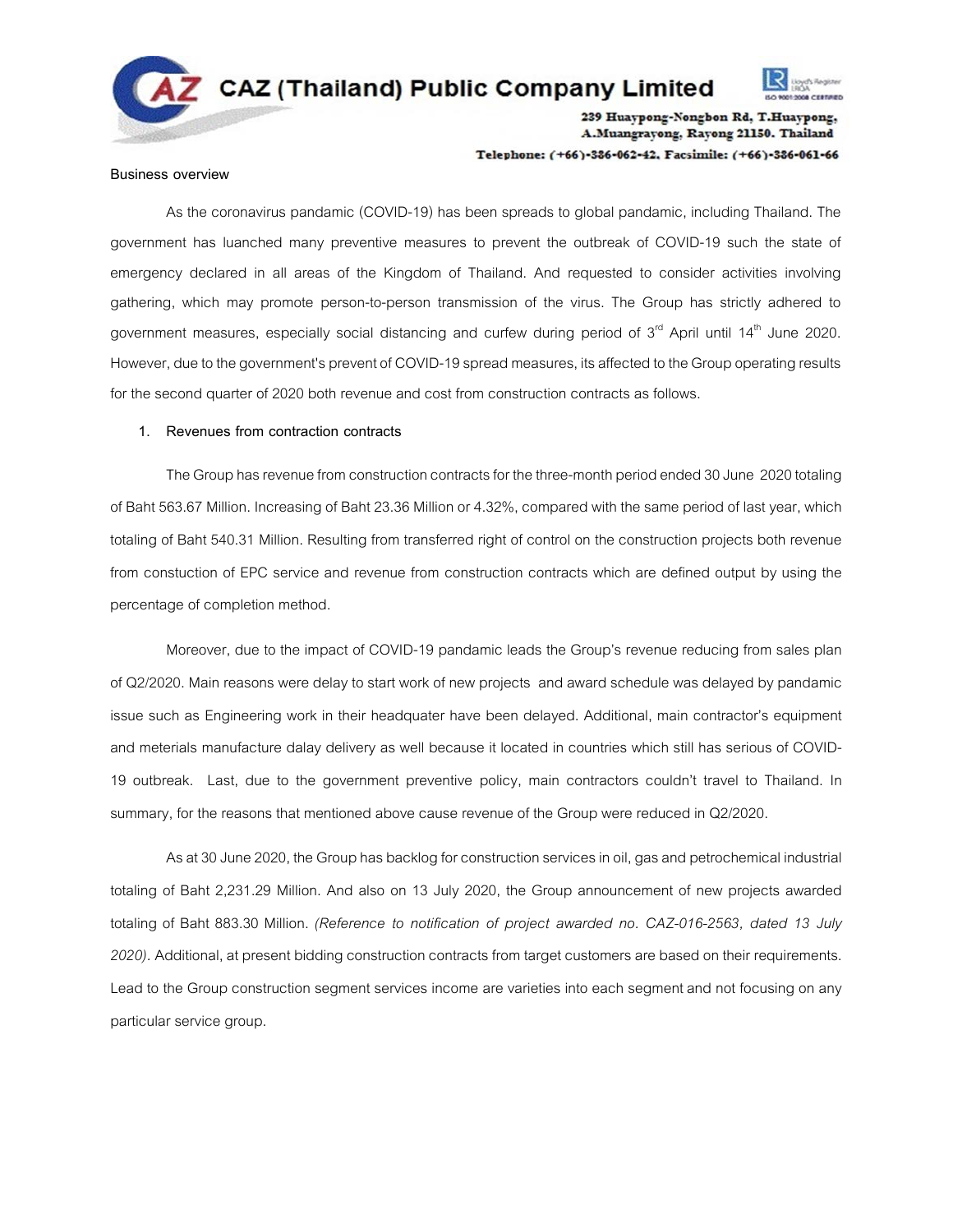

Telephone: (+66)-386-062-42. Facsimile: (+66)-386-061-66

# **2. Adminstrative expenses**

On Q2/2020, the Group's administrative expenses totaling of Baht 19.09 Million, increased of Baht 1.32 Million, or 7.43% compared with Q2/2019 which was totaling of Baht 17.77 million. These increased resulted from employee's expenses & compensations to support the increased projects.

# **3. Finance costs**

The Group has financial costs during on Q2/2020 increased totaling of Baht 3.06 Million, compared to same period of last year. Due to short-term loan from a financial institution which occurred on mid of 2019 for projects' working capital. Including, to increase the liquidity from the Group's operation impact of COVID-19.

# **4. Profitability**

Gross profit and net profit Q2/2020 ended 30 Jun 2020 and 2019 as follows;

|                                             | Q2/2020        |               | Q2/2019        |                |
|---------------------------------------------|----------------|---------------|----------------|----------------|
| Profitability                               | (Million Baht) | $\frac{9}{6}$ | (Million Baht) | $\frac{10}{2}$ |
| Gross profit                                | 42.58          | 7.55          | 48.31          | 8.94           |
| Profit attributable to owners of the parent | 13.49          | 2.39          | 21.60          | 4.00           |

On Q2/2020, the Group's gross profit of totaling of Baht 42.58 Million, which gross profit margin of 7.55%. Comparing with Q2/2019 totaling of Baht 48.31 Million or gross profit margin of 8.94%. The decreasing due to the impact of COVID-19 outbreak, such preventive measures of social distancing and curfew. It caused the Group had to improve budget costs control in some projects. Such as increased costs of labor, tool and consumable, including hygiene products used for preventing the spread of coronavirus.

Q2/2020, the Group's has net profit attributable to owners of the parent totaling of Baht 13.49 Million, or net profit margin 2.39%. Comparing with Q2/2019, which net profit attributable to owners of the parent totaling of Baht 21.60 Million, dropped amounted of Baht 8.11 Million. Or net profit margin 4.00%. The main reason is to the improving budget cost control which mention above. Additional, increasing of employee's expenses & compensations. And finance cost from short-term loan for projects' working capital due to the impact of COVID-19 which cause the Group's reducing work delivery in this period.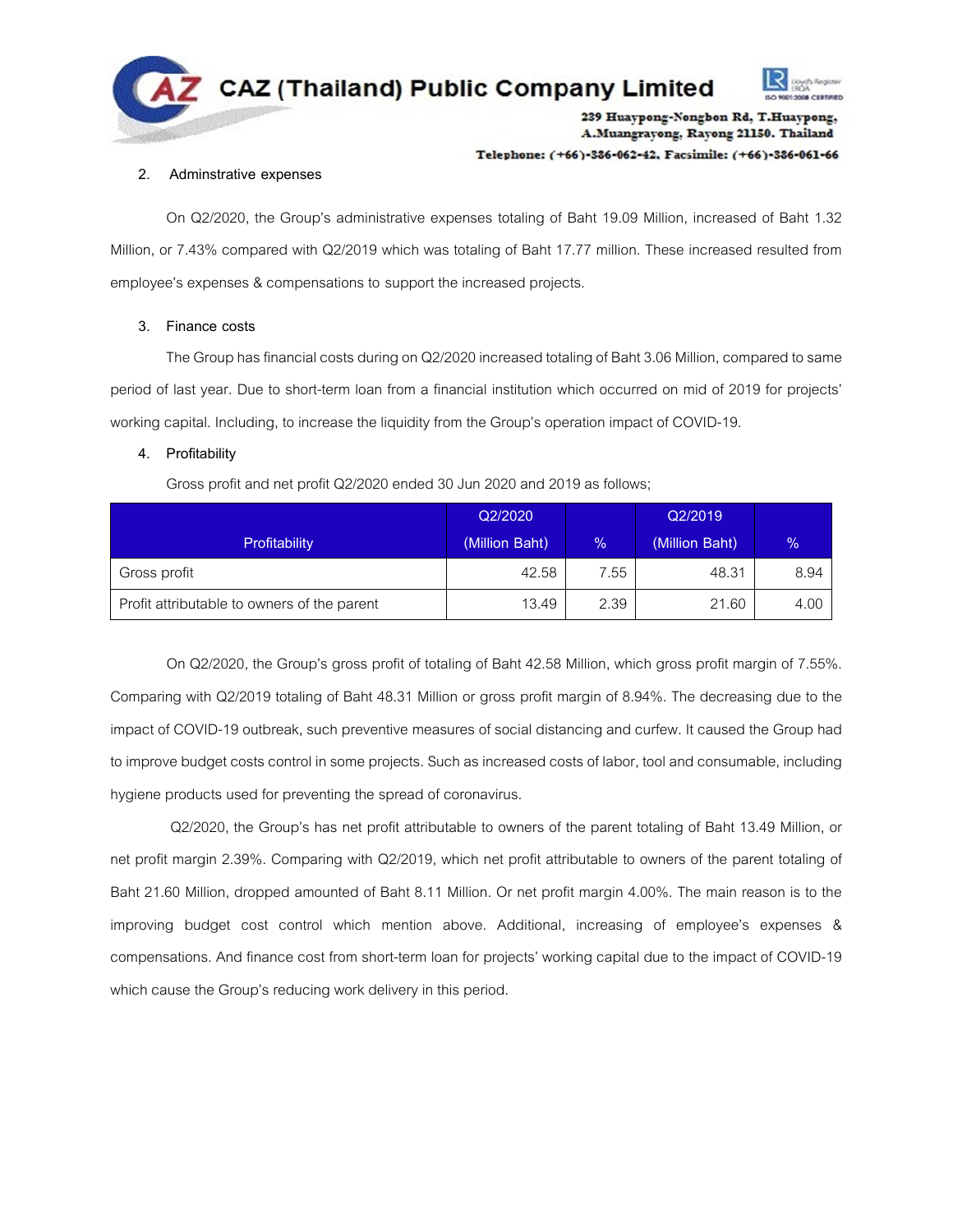

# Telephone: (+66)-386-062-42, Facsimile: (+66)-386-061-66

# **Statement of Financial Position (**Unit: Million Baht)

**R** Unyth Register

|                                                  |             |             | Increased   |          |
|--------------------------------------------------|-------------|-------------|-------------|----------|
| <b>Details</b>                                   | 30 Jun 2020 | 31 Dec 2019 | (Decreased) | %        |
| Assets                                           |             |             |             |          |
| <b>Current assets</b>                            |             |             |             |          |
| Cash and cash equivalents                        | 8.54        | 31.33       | (22.79)     | (72.74)  |
| Trade and other current receivables              | 224.54      | 186.08      | 38.46       | 20.67    |
| Contract assets                                  | 518.21      | 564.88      | (46.67)     | (8.26)   |
| Inventories                                      | 19.59       | 9.72        | 9.87        | 101.53   |
| Other current assets                             | 15.63       | 13.16       | 2.47        | 18.87    |
| <b>Total current assets</b>                      | 786.51      | 805.17      | (18.66)     | (2.32)   |
| <b>Non-current assets</b>                        |             |             |             |          |
| Restricted deposit at financial institution      | 18.00       | 32.95       | (14.95)     | (45.37)  |
| Property, plant and equipment                    | 563.12      | 527.97      | 35.15       | 6.66     |
| Intangible assets                                | 12.11       | 11.28       | 0.83        | 7.36     |
| Retention receivables                            | 31.48       | 10.56       | 20.92       | 198.11   |
| Withholding tax deducted at source               | 118.55      | 96.48       | 22.07       | 22.88    |
| Deposits                                         | 2.61        | 2.11        | 0.50        | 23.70    |
| Deferred tax assets                              | 1.23        | 1.08        | 0.15        | 13.89    |
| <b>Total non-current assets</b>                  | 747.10      | 682.43      | 64.67       | 9.48     |
| <b>Total assets</b>                              | 1,533.61    | 1,487.60    | 46.01       | 3.09     |
| Liabilities and equity                           |             |             |             |          |
| <b>Current liabilities</b>                       |             |             |             |          |
| Bank overdraft                                   | 0.13        | 16.70       | (16.57)     | (99.22)  |
| Short-term borrowing from financial institutions | 152.19      | 222.25      | (70.06)     | (31.52)  |
| Trade and other current payables                 | 339.57      | 327.16      | 12.41       | 3.79     |
| Contract liabilities                             | 227.16      | 217.25      | 9.91        | 4.56     |
| Short-term borrowing from related parties        | 90.00       | 2.50        | 87.50       | 3,500.00 |
| Current portion of long-term borrowings from     |             |             |             |          |
| financial institutions                           | 28.98       | 38.64       | (9.66)      | (25.00)  |
| Current portion of Lease liabilities             | 16.29       | 8.34        | 7.95        | 95.32    |
| Other current liabilities                        | 37.03       | 21.38       | 15.65       | 73.20    |
| <b>Total current liabilities</b>                 | 891.35      | 854.22      | 37.13       | 4.35     |
| Non-current liabilities                          |             |             |             |          |
| Long-term borrowing from financial institutions  | 104.34      | 105.06      | (0.72)      | (0.69)   |
| Lease liabilities                                | 26.74       | 20.69       | 6.05        | 29.24    |
| Retention payables                               | 6.58        | 8.30        | (1.72)      | (20.72)  |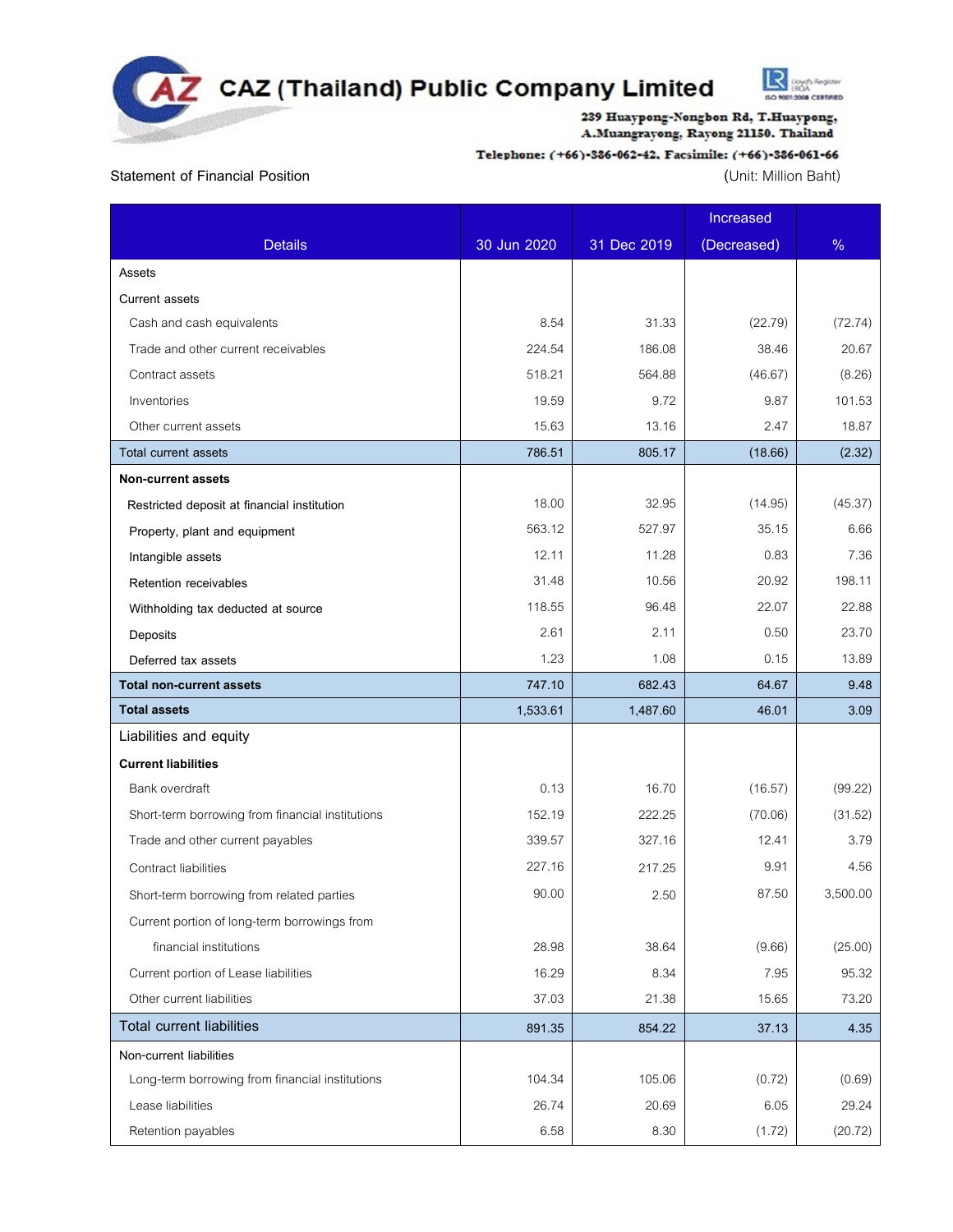# **CAZ (Thailand) Public Company Limited**



239 Huaypong-Nongbon Rd, T.Huaypong, A.Muangrayong, Rayong 21150. Thailand

# Telephone: (+66)-386-062-42, Facsimile: (+66)-386-061-66

|                                              |             |             | Increased   |       |
|----------------------------------------------|-------------|-------------|-------------|-------|
| <b>Details</b>                               | 30 Jun 2020 | 31 Dec 2019 | (Decreased) | $\%$  |
| Non-current provisions for employee benefits | 6.05        | 5.06        | 0.99        | 19.57 |
| <b>Total non-current liabilities</b>         | 143.71      | 139.11      | 4.60        | 3.31  |
| <b>Total liabilities</b>                     | 1,035.06    | 993.33      | 41.74       | 4.20  |
| Equity                                       |             |             |             |       |
| Share Capital - Authorized                   | 140.00      | 140.00      |             |       |
| Issued and paid-up                           | 140.00      | 140.00      |             |       |
| Share premium                                | 246.11      | 246.11      |             |       |
| Retained earning                             |             |             |             |       |
| Appropriated - legal reserve                 | 9.15        | 9.15        |             |       |
| Unappropriated                               | 90.86       | 87.31       | 3.55        | 4.07  |
| Equity attributable to owners of the parent  | 8.45        | 8.45        |             |       |
| Equity attributable to owners of the parent  | 494.57      | 491.02      | 3.55        | 0.72  |
| Non-controlling interests                    | 3.98        | 3.25        | 0.72        | 22.13 |
| Total equity                                 | 498.55      | 494.27      | 4.28        | 0.86  |
| Total liabilities and equity                 | 1,533.61    | 1,487.60    | 46.01       | 3.09  |

# **Assets**

As at 30 June 2020, the Group's total assets of Baht 1,533.61 Million, increased of Baht 46.01 Million, or 3.09% compared with last year as at 31 December 2019, which total assets of Baht 1,487.60 Million. The changing of total assets as follows;

Current assets; comprising of

- o Account receivable and other current receivables totaling of Baht 224.54 Million. Increased from last year of Baht 38.46 Million. Due to increasing of transfer right of controlling asset and billing invoice to customers for construction contracts on hand. The Group's has duration credit term payment period with customer around 30 days to 45 days.
- o Contract assets (Unbilled receivables) totaling of Baht 518.21 Million. Reduced of Baht 46.67 Million, compared with last year. As a result of some construction projects are in almost late process of work, which the Group has gradually delivered right of controlling asset and issuing invoices to customers during the period.
- o Inventories totaling of Baht 19.59 Million, increased from the previous year of Baht 9.87 Million by purchasing material for projects on hand.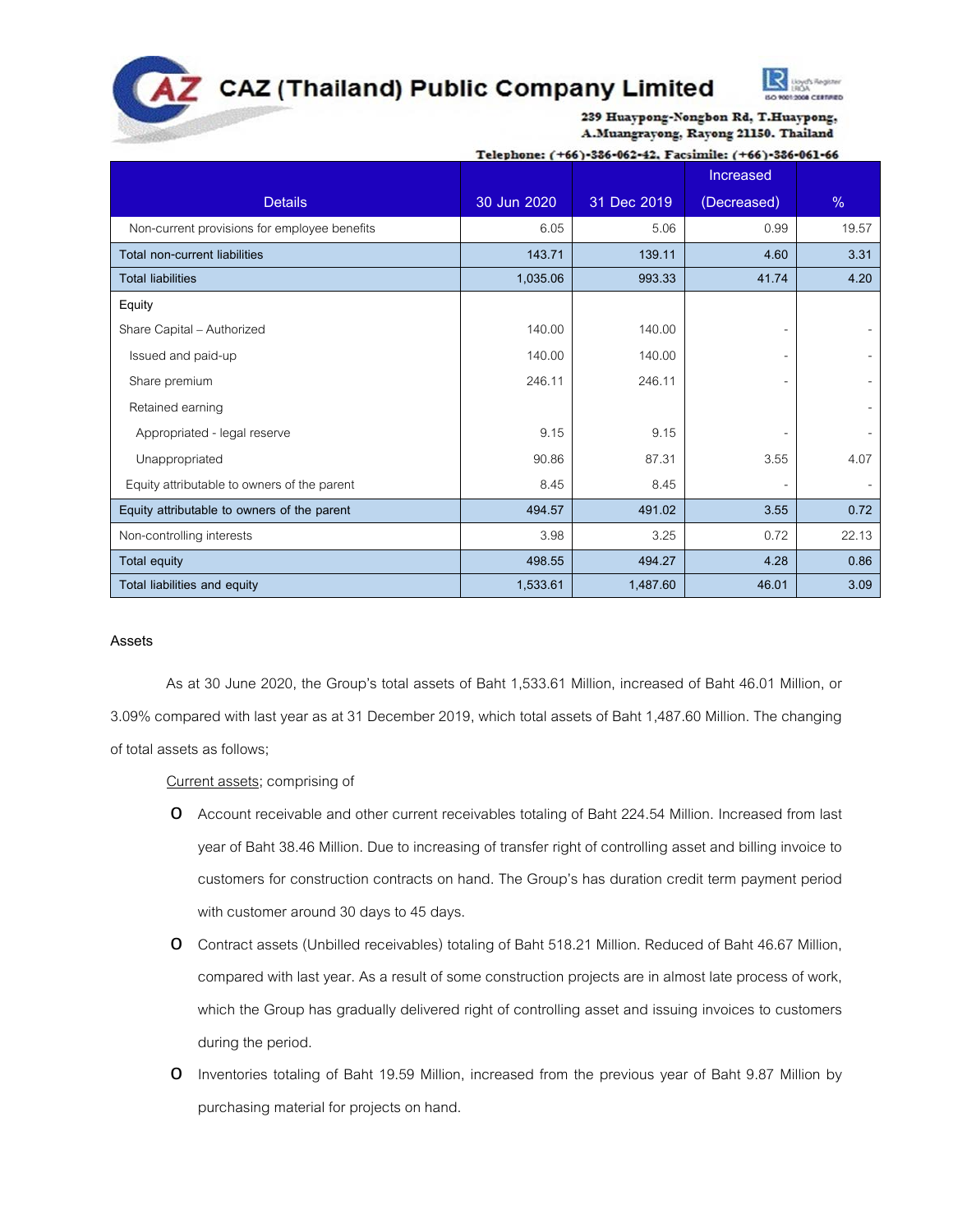

Telephone: (+66)-386-062-42. Facsimile: (+66)-386-061-66

### Non-current assets; comprising of

- o Net total of Property, plant and equipment, including intangible assets totaling of Baht 575.23 Million, increased of Baht 35.98 Million. Due to improving of the new land and property at Pluangdang district, Rayong province. Moreover, the Group invested into construction tool and equipment in order to improving capabilities and support new projects.
- o Retention receivables totaling of Baht 31.48 Million, increased of Baht 20.91 Million from last year. Resulted from projects retention deduction when the Group delivered work in each progress during period. The rate of retention is accordance with construction service agreement with customers.
- o Withholding tax deducted at source increasing of Baht 22.07 Million. Due to, customers' payment for construction service during the period.
- o Restricted deposit at financial institution totaling of Baht 18 Million, decreased of Baht 14.95 Million, compared with 31 Dec 2019. Resulted from, end of guarantee period which issued the letter of guarantee to customers and promissory notes issued to financial institutions.

# **Liabilities**

As at 30 June 2020, the Group's liabilities total of Baht 1,035.06 Million, increased of Baht 41.74 Million, or 4.20% compared 2019. Changing of total liabilities consist of:

- O The Group has short-term loan from banks to be used as working capital during the period. Such as bank overdrafts, factoring, and promissory note from financial institutions in accordance with the credit facilities that the Group has. The total of short-term loan decreased by Baht 84 Million, compared with last year, because of repayment loan according to the contract schedule during 2020.
- o Trade and other payables totaling of Baht 339.57 Million, increased of Baht 12.41 Million. Resulted from, the purchase of products and construction materials and outsourcing subcontractors during period.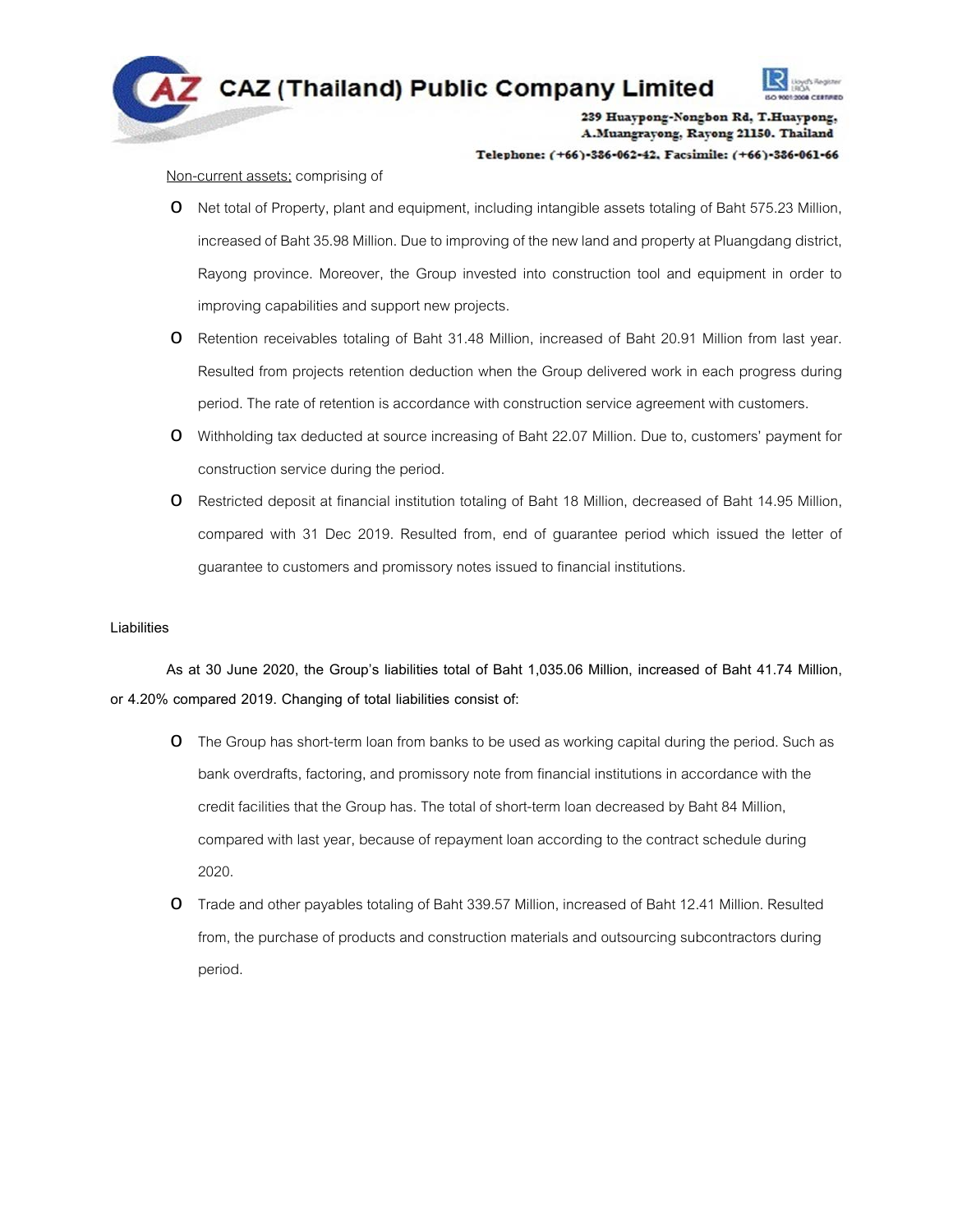

# Telephone: (+66)-386-062-42, Facsimile: (+66)-386-061-66

o Contract liabilities total of Baht 227.16 Million, comprising as follows;

1) Construction income received in advance (the value of total billed by contract's milestone payment condition which was higher than revenue recognition of this period) total of Baht 51.30 Million. These amount would be recognized revenue in the future when the Group transfer control on goods and services to customer by contract's condition.

2) Advance received from construction contracts total of Baht 175.86 Million which were advanced received from customers. And these amount going to reduce by portion of next milestone's payment follow by contract.

However, contract labilities that mention above increased of Baht 9.91 Million, or 4.56% compared with last year. These changing resulted from construction income received in advance increasing during the period.

o Long-term loan from banks totaling of Baht 133.32 Million, decreased of Baht 10.38 Million, compared with 31 December 2019, or decreased of 7.22%. Due to the repayment according to the contract schedule. In addition, in April 2020, the Group amended its credit facility agreement with a financial institution by having the grace period of principal loan repayment for 6 months from April to September 2020. The final repayment date of long-term borrowings from financial institutions will be due within February 2024 which is replaced the formal one in September 2023.

# **Equity**

Shareholders' equity to the parent Company as of 30 June 2020, totaling of Baht 494.57 Million, increased from previous year totaling of Baht 3.55 Million, or 0.72%. Changing of equities of the Group as following;

- o Operating results with net profit attributable to owners of the parent for the six-month period ended 30 June2020 total amount of Baht 33.54 Million.
- o Interim dividend payment for the year 2019's operating results to shareholders whose names appear in the shareholder register on 16 March 2020 total of 280 Million shares, at 0.11 Baht per share. The total payment amounted of Baht 30 Million on 5 May 2020.